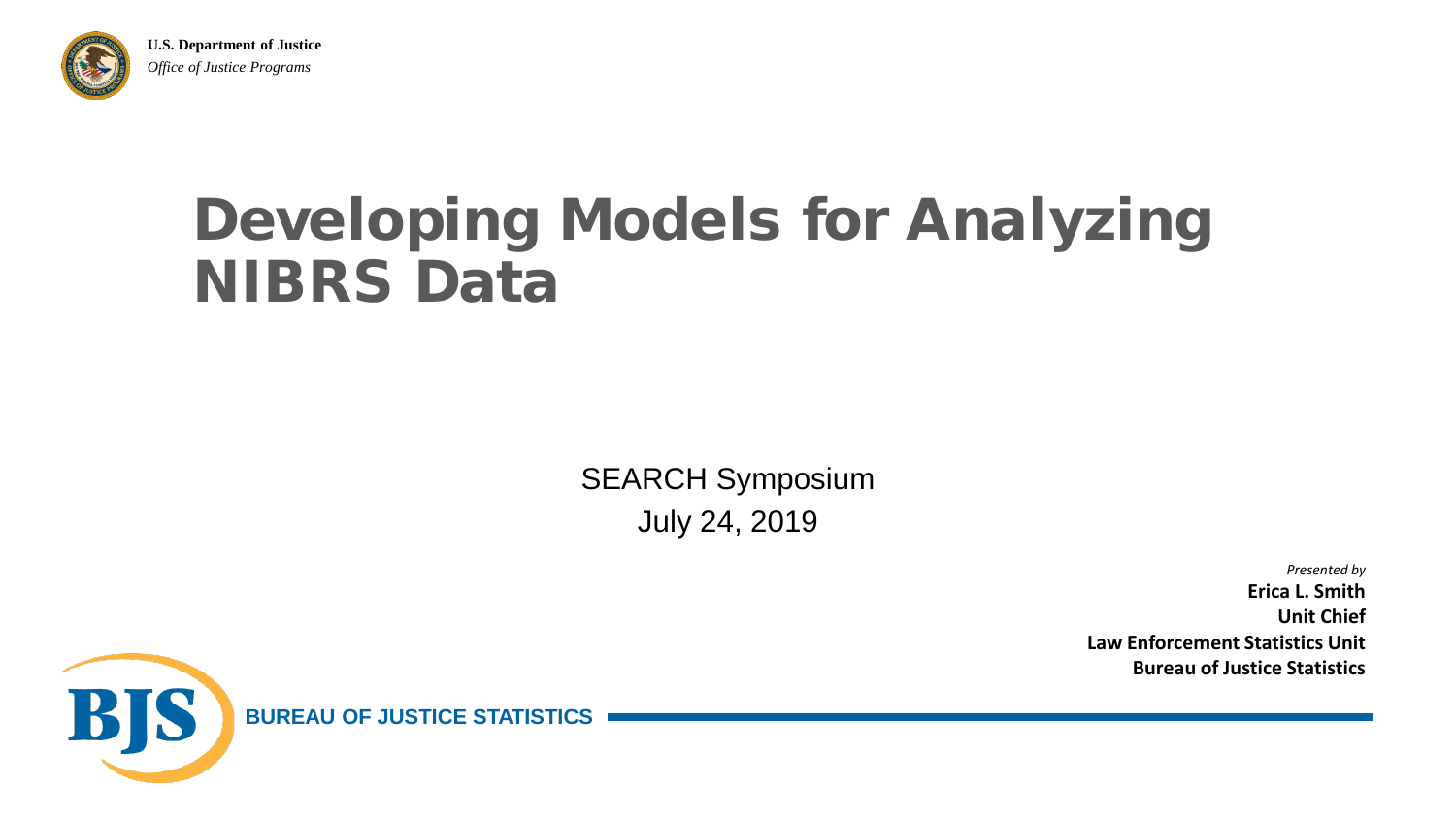#### Key Indicators of Crime: A Framework

Developed in consultation with the Crime Indicators Working Group

- Two high-level groupings covering indicators of:
- a) victimization
- b) offending
- c) the temporal and spatial patterning of crime
- d) harm to victims and society
- e) response to crime across the justice system, to include law enforcement, prosecution, courts, and corrections.

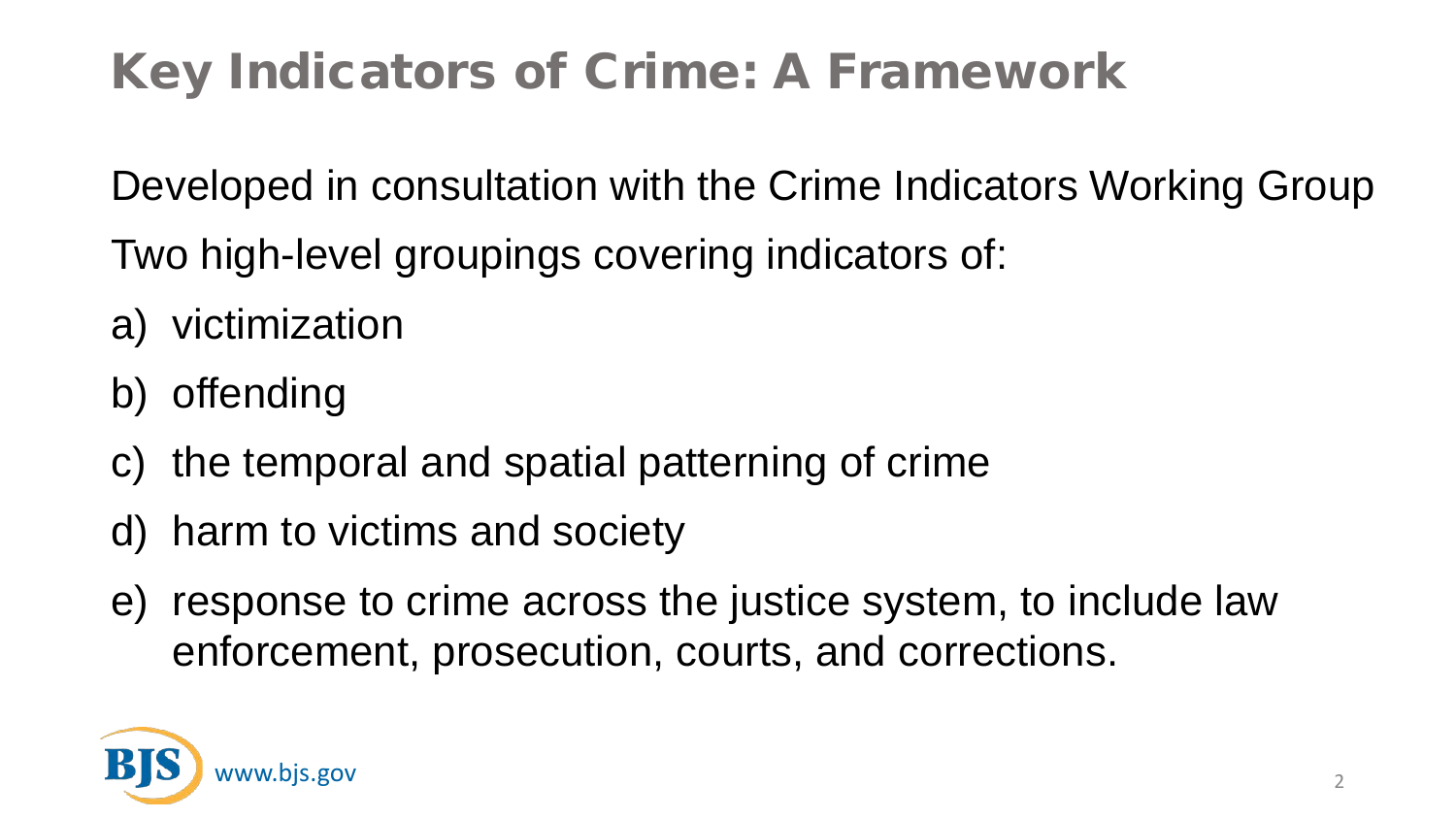#### Key Indicators of Crime: A Framework

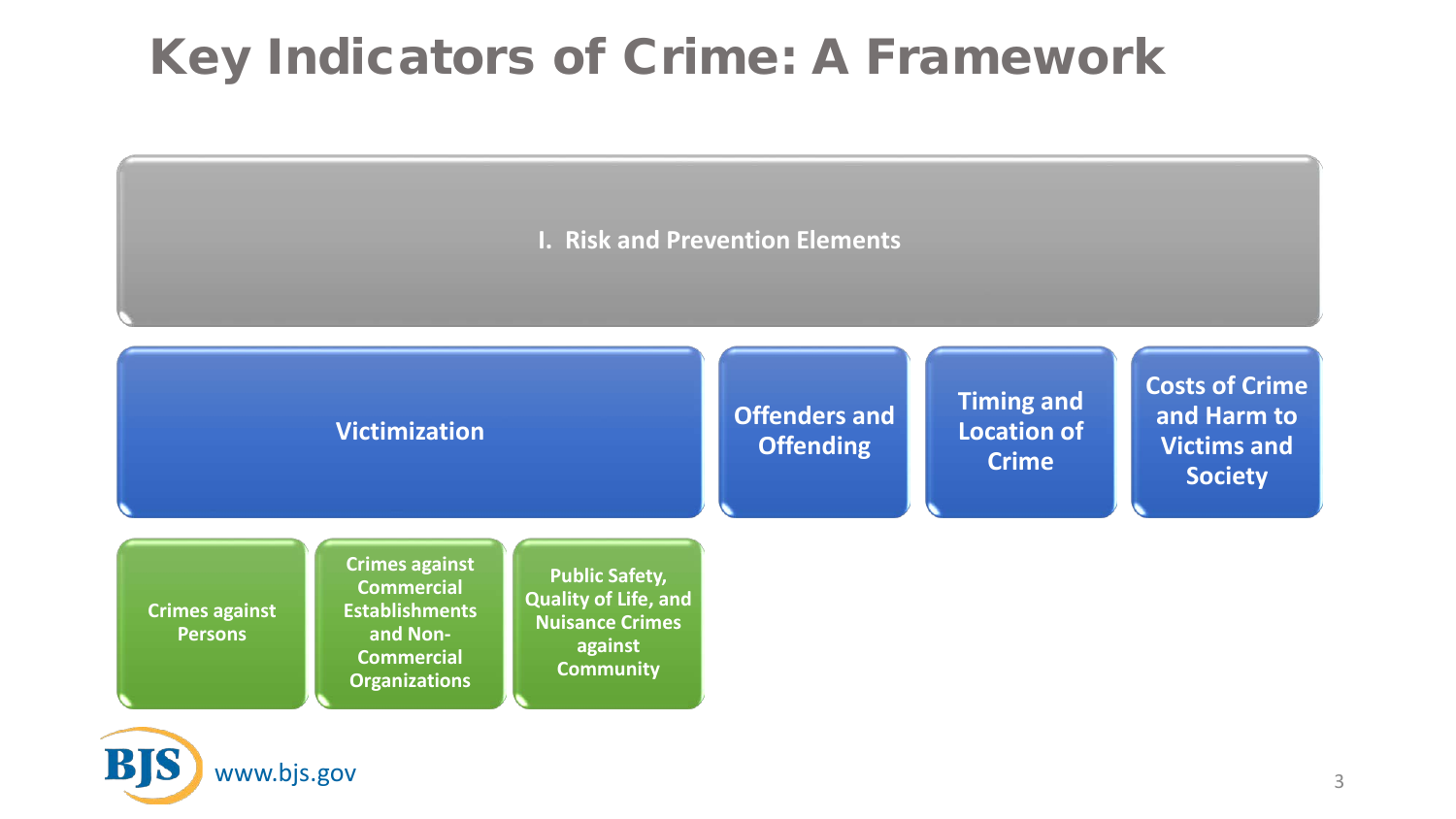#### Key Indicators of Crime: A Framework



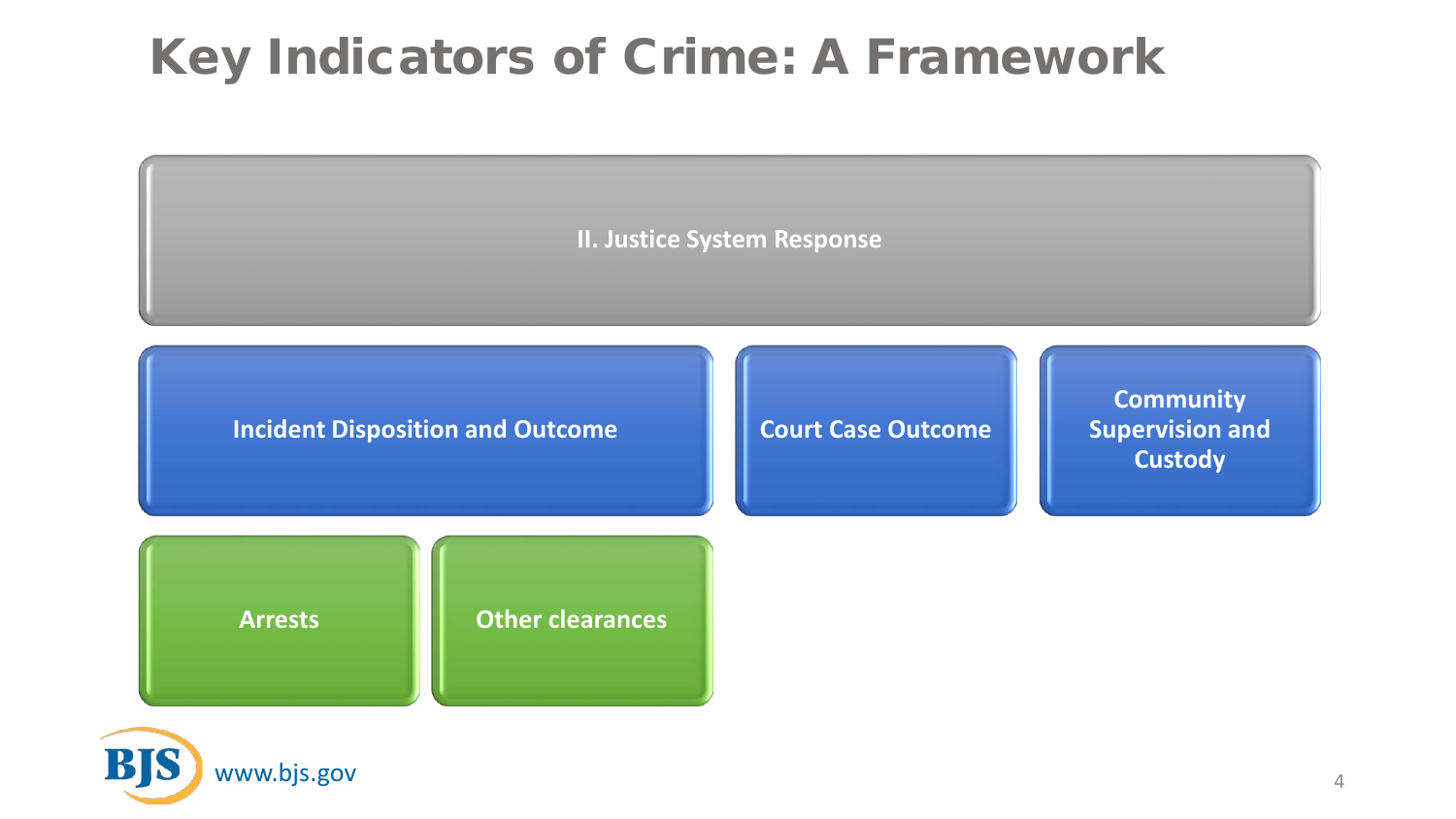## Next Steps for Meaningful Comparative Analytics

- Showcasing the indicators in a meaningful way oStandardized reports
	- oKey Indicators of Public Safety and Wellness
		- **Examining trends over time**
		- Highlighting in topical reports
		- Making comparisons across jurisdictions
- Determining alternate sources of data for some indicators